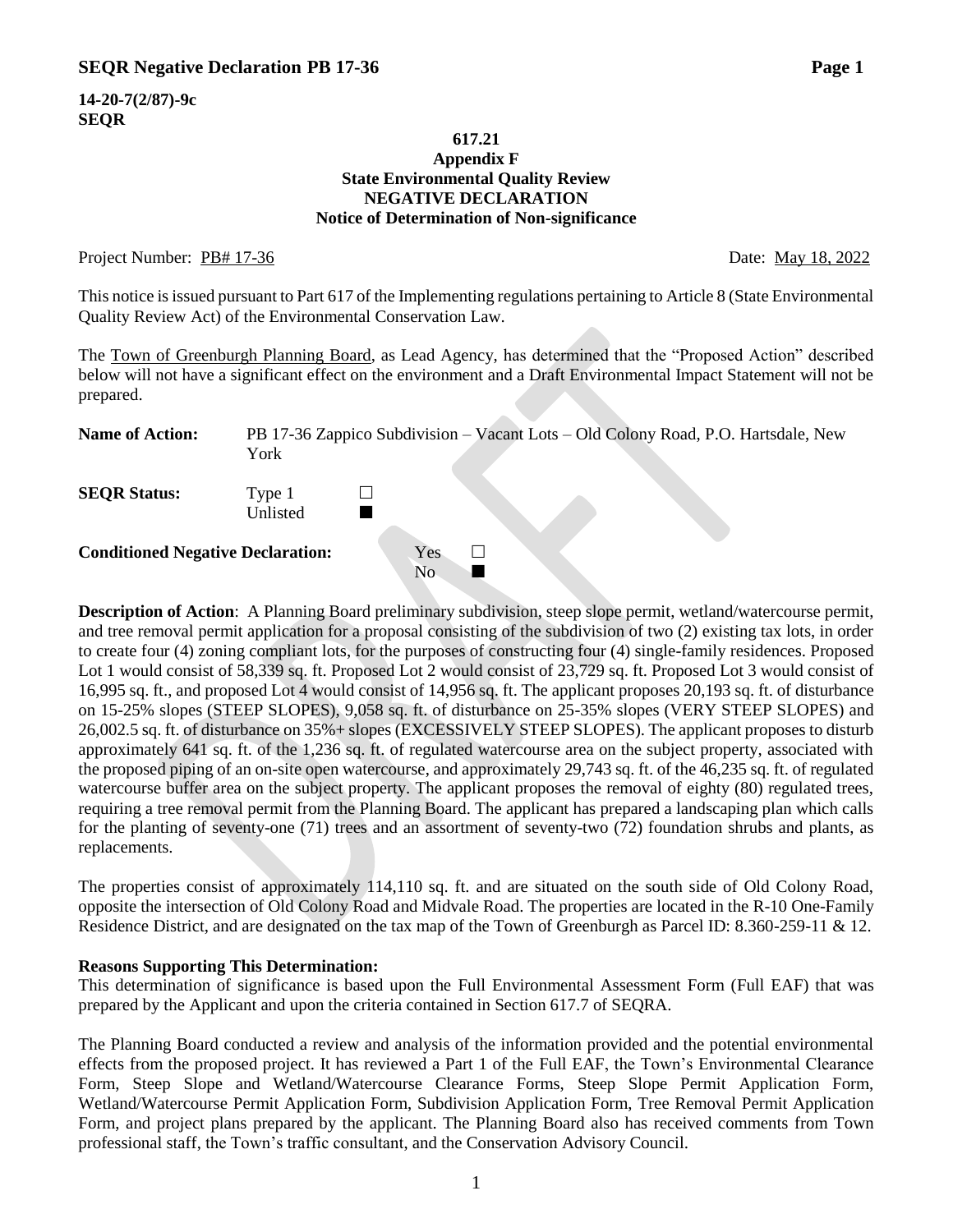As a result of the Planning Board's review, the project was modified as follows:

September 4, 2019 (adjourned to an unspecified date, without discussion) for the application.

- 1. The total number of residential lots to be developed in connection with the proposal was reduced down, from ten (10) to four (4), in order to eliminate any curb cuts onto Pipeline Road, preserve areas of steep slope, rock outcroppings, trees, lessen impervious surface coverage of the site, and to lessen overall site disturbance.
- 2. The proposed on-site stormwater management system has now been designed to handle a 100-year storm event, above the 25-year storm event required by Town Code.
- 3. The project plans were revised to include a 5' wide sidewalk from the northerly edge of the driveway of proposed Lot 1, to the northerly property line of proposed Lot 4.
- 4. The landscaping plan was revised to include a more diverse planting scheme, including additional native species.
- 5. In connection with a recommendation issued by the Conservation Advisory Council, the applicant has agreed to no further or future subdivision of the lots.

Based upon all of the information generated for the proposed project and its own careful and thorough review and discussion of the potential environmental impacts, the Planning Board directed Planning staff to complete Part 2 of the Full EAF, which it incorporates here by reference. The Full EAF has aided the Planning Board's determination. As described in Part 2 of the Full EAF, the Planning Board has identified a number of small potential impacts with respect to: (1) impact on land; (2) impact on transportation; and (3) impact on flooding and drainage.

# **PROJECT IMPACTS AND THEIR MAGNITUDE**

### **1) IMPACT ON LAND USE/ZONING**

Will the Proposed action create a material conflict with an adopted land use plan or zoning regulations?

The applicant's proposal involving the subdivision of two (2) existing tax lots, in order to create four (4) zoning compliant lots, for the purposes of constructing four (4) single-family residences, is a permitted use under the Town's zoning ordinance. The Town Building Inspector has reviewed the application and has determined that the project, as proposed, is in accordance with all Town zoning regulations.

### **2) IMPACT ON LAND**

Will the proposed action result in a change in the use or intensity of use of land?

The proposed action consists of the subdivision of two (2) existing tax lots, in order to create four (4) zoning compliant lots, for the purposes of constructing four (4) single-family residences. Proposed Lot 1 would consist of 58,339 sq. ft. Proposed Lot 2 would consist of 23,729 sq. ft. Proposed Lot 3 would consist of 16,995 sq. ft., and proposed Lot 4 would consist of 14,956 sq. ft.

The applicant proposes 20,193 sq. ft. of disturbance on 15-25% slopes (STEEP SLOPES), 9,058 sq. ft. of disturbance on 25-35% slopes (VERY STEEP SLOPES) and 26,002.5 sq. ft. of disturbance on 35%+ slopes (EXCESSIVELY STEEP SLOPES). The applicant proposes to disturb approximately 641 sq. ft. of the 1,236 sq. ft. of regulated watercourse area on the subject property, associated with the proposed piping of an on-site open watercourse, and approximately 29,743 sq. ft. of the 46,235 sq. ft. of regulated watercourse buffer area on the subject property. The applicant proposes the removal of eighty (80) regulated trees, requiring a tree removal permit from the Planning Board. The applicant has prepared a landscaping plan which calls for the planting of seventy-one (71) trees and an assortment of seventy-two (72) foundation shrubs and plants, as replacements.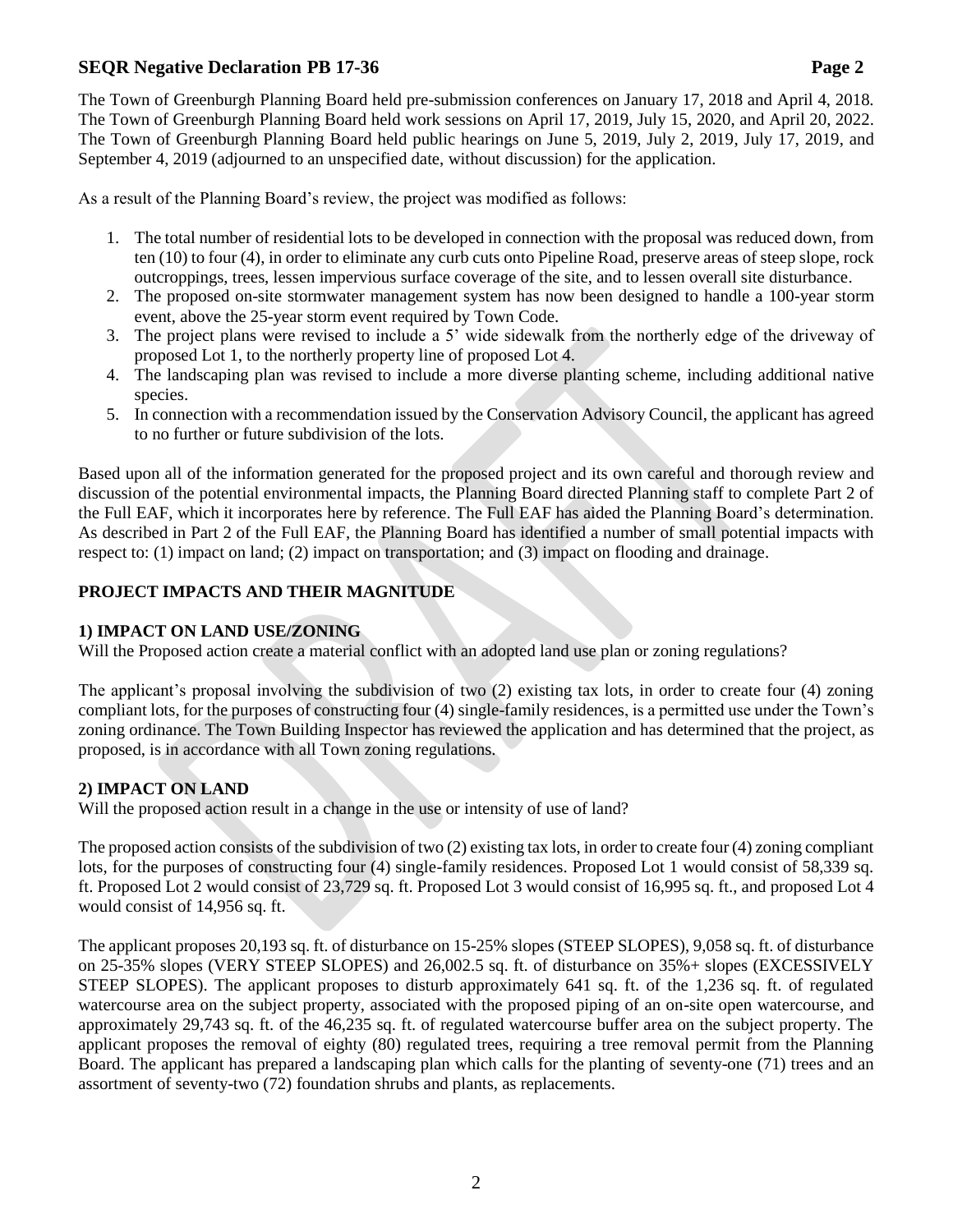All grading activities will be required to conform to the plan entitled, "Grading & Utilities Plan," Sheet 3/8, dated 12/11/18, last revised 04/05/22, and prepared by Jeffrey A. Econom, P.E., NYS Lic. No. 070939. All areas outside the limits of disturbance will remain undisturbed.

# **3) IMPACT ON COMMUNITY CHARACTER**

Will the proposed action impair the character or quality of the existing community?

The subject property is located in a well-established residential neighborhood. The applicant's proposal is consistent with the character of the surrounding residential community and is, therefore, likely to have no adverse impact.

# **4) IMPACT ON CRITICAL ENIRONMENTAL AREA (CEA)**

Will the proposed action have an impact on the environmental characteristics that caused the establishment of a Critical Environmental Area (CEA)?

The proposed action will not affect any Critical Environmental Areas (CEA).

### **5) IMPACT ON TRANSPORTATION**

Will the proposed action result in an adverse change in the existing level of traffic or affect existing infrastructure for mass transit, biking or walkway?

The applicant is proposing four (4) new curb cuts along Old Colony Road, to access the proposed homes. The applicant's proposal has been reviewed by the Town Police Department's Traffic & Safety Unit and the Town's traffic consultant for the project. The Town Police Department's Traffic & Safety Unit requested that the applicant consider providing driveway turnarounds, to allow vehicles to pull head out onto Old Colony Road. The applicant revised its plans to accommodate this request. The Town's traffic consultant recommended that additional off-street parking be provided (because on-street parking in the vicinity of the project site is not permitted), and that sightlines be increased due to the slope and curvature of the roadway. The applicant updated its plan to provide for up to five (5) off-street parking spaces at each residence, where two (2) are required by Town Code, and to provide sightlines that exceed the minimum required by accepted traffic safety standards. In addition, the applicant has proposed a sight distance easement across the frontage of proposed Lots 3 and 4, to keep these sightlines clear of obstructions.

At the request of the Planning Board, the project plans were revised to include a 5' wide, approximately 300' long sidewalk from the northerly edge of the driveway of proposed Lot 1, to the northerly property line of proposed Lot 4, which represents a significant improvement over existing conditions.

The proposed action is not anticipated to generate a noticeable change in the existing level of traffic or affect existing infrastructure for mass transit, biking or walkway.

### **6) IMPACT ON ENERGY**

Will the proposed action cause an increase in the use of energy and it fails to incorporate reasonably available energy conservation or renewable energy opportunities?

The proposed action will not result in an adverse impact to energy or sources of energy.

### **7) IMPACT ON WATER/WASTEWATER**

Will the proposed action impact existing:

a. public / private water supplies? b. public / private wastewater treatment utilities?

The proposed action will not negatively impact any public or private water supplies or wastewater treatment utilities.

#### **8) IMPACT ON HISTORIC, ARCHAEOLOGICAL, ARCHITECTURAL OR AESTHETIC RESOURCES**

Will the proposed action impair the character or quality of important historic, archaeological, architectural or aesthetic resources?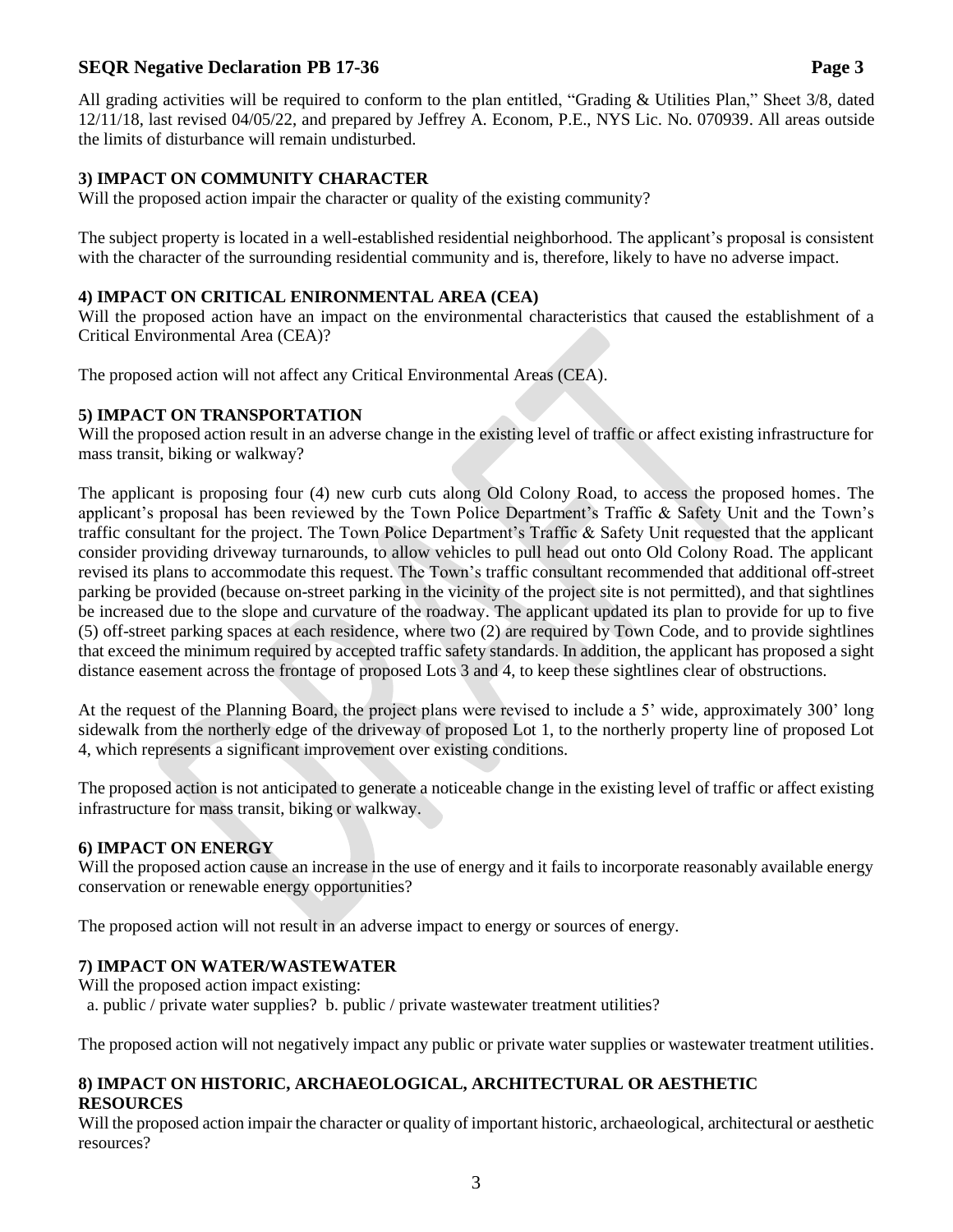The proposed action will not result in adverse impacts to historic, archaeological, architectural or aesthetic resources.

#### **9) IMPACT ON NATURAL RESOURCES**

Will the proposed action result in an adverse change to natural resources (e.g., wetlands, waterbodies, groundwater, air quality, flora and fauna)?

The proposed action consists of subdivision of two (2) existing tax lots, in order to create four (4) zoning compliant lots, for the purposes of constructing four (4) single-family residences. Proposed Lot 1 would consist of 58,339 sq. ft. Proposed Lot 2 would consist of 23,729 sq. ft. Proposed Lot 3 would consist of 16,995 sq. ft., and proposed Lot 4 would consist of 14,956 sq. ft.

The applicant proposes 20,193 sq. ft. of disturbance on 15-25% slopes (STEEP SLOPES), 9,058 sq. ft. of disturbance on 25-35% slopes (VERY STEEP SLOPES) and 26,002.5 sq. ft. of disturbance on 35%+ slopes (EXCESSIVELY STEEP SLOPES). The applicant proposes to disturb approximately 641 sq. ft. of the 1,236 sq. ft. of regulated watercourse area on the subject property, associated with the proposed piping of an on-site open watercourse, and approximately 29,743 sq. ft. of the 46,235 sq. ft. of regulated watercourse buffer area on the subject property. The applicant proposes the removal of eighty (80) regulated trees, requiring a tree removal permit from the Planning Board. The applicant has prepared a landscaping plan which calls for the planting of 71 trees and an assortment of foundation shrubs and plants, as replacements.

As a result of the Planning Board's review of the project, the total number of proposed lots was reduced down from 10 to 4, resulting in significant increase in the preservation of steep slopes, rock outcroppings, and trees.

#### **10) IMPACT ON FLOODING & DRAINAGE**

Will the proposed action result in an increase in the potential for erosion, flooding or drainage problems?

The proposed action is expected to create stormwater runoff from new impervious surfaces. The applicant has prepared a Preliminary Stormwater Pollution Prevention Plan which must comply with NYSDEC SPDES General Permit No. GP-0-20-001 and Chapter 248 of the Code of the Town of Greenburgh. The applicant must obtain Phase II Stormwater Permit approval from the NYSDEC, prior to any construction, as appropriate, if the total project area of land disturbance is greater than 1 acre.

Stormwater runoff from the existing site reaches the downgrade road shoulder and storm sewer system along Aqueduct Drive primarily through surface sheet flow transitioning to shallow concentrated flow. A portion of the existing site drainage area is collected by the eroded watercourse on the property which is fed by existing Town storm sewer piping along Old Colony Road. Stormwater runoff directed to the site from Old Colony Road converges with other surface runoff leaving the property at a series of catch basins located on the western shoulder of Aqueduct Drive.

The project proposes to create four (4) new individual building lots in conformance with the bulk density requirements for the Town of Greenburgh R-10 zoning district. Each lot would contain a new residential dwelling, asphalt pavement driveway, and walkway area. Individual lot impervious cover varies between 2,665 square feet and 2,922 square feet maximum. Land area immediately surrounding each dwelling is proposed as grass lawn.

Newly installed yard drain basins are proposed for the collection of stormwater runoff from all new impervious cover and portions of grass lawn areas on each lot. Collected stormwater runoff is planned to be routed to newly installed subsurface stormwater infiltration pipe systems located in each lot's rear yard, requiring stormwater management control permits through the Town's Bureau of Engineering, which must be approved prior to the submission of any building permit for any such lot.. The balance of subdivision drainage areas not collected by stormwater management practices to be installed will continue to follow the existing flow path of runoff towards Aqueduct Drive. A new storm sewer pipe connection is proposed for the conveyance of runoff flows between the existing Town 18" pipe outfall from Old Colony Road and 18" pipe inlet near Aqueduct Drive. Two new drainage manholes and 30 inch diameter HDPE compose the pipe connection and will improve the conveyance potential of the existing channel by increasing flow capacity for larger storm events and eliminating continued erosion of the hillside and resulting maintenance to